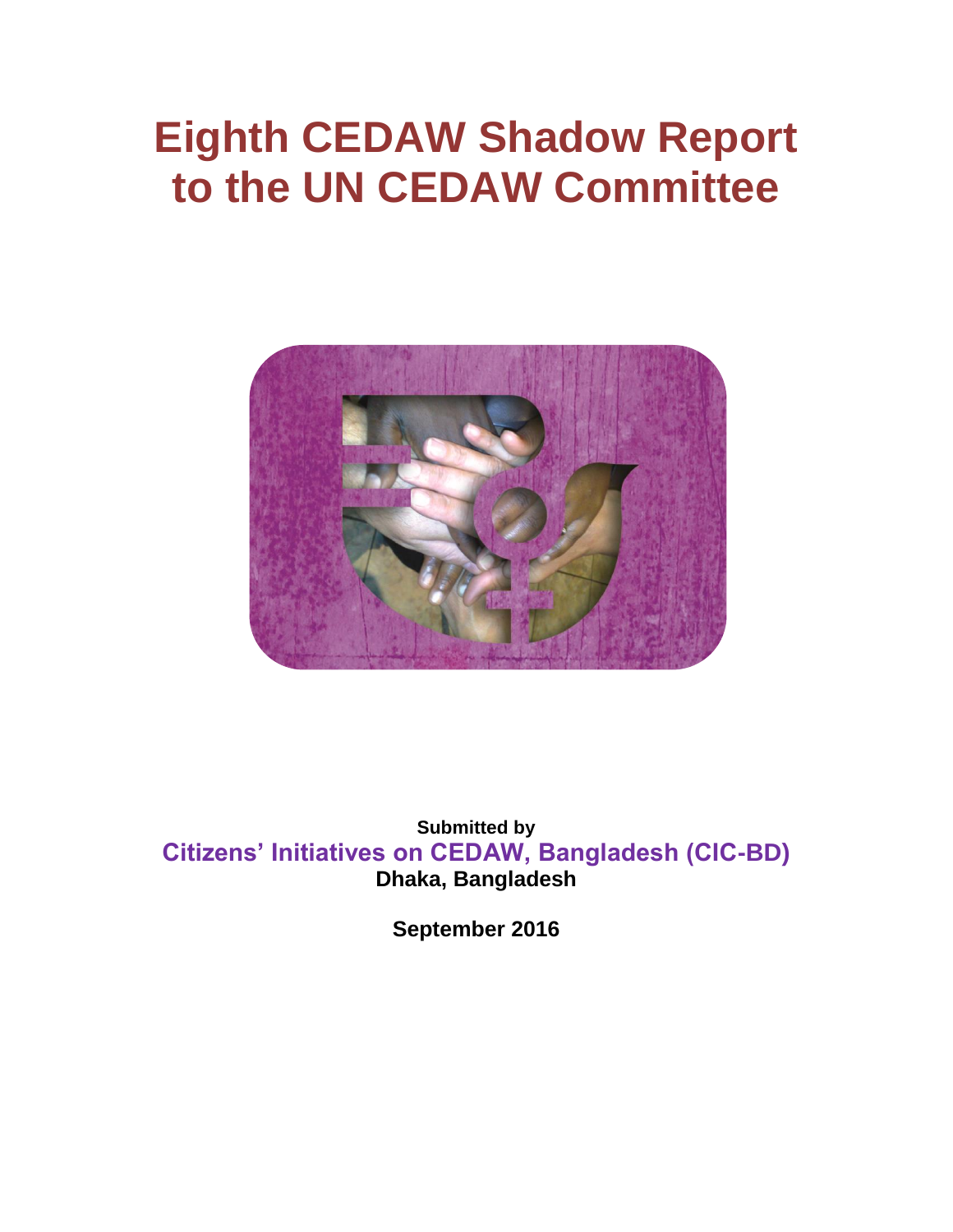# **Observation of CIC–BD on the 8th Report of the Government of Bangladesh on the Convention on the Elimination of All forms of Discrimination Against Women (CEDAW)**

Citizens' Initiatives on CEDAW, Bangladesh (CIC-BD) is a platform of 56 non-government women and human rights organizations working for the full ratification and implementation of CEDAW Convention in Bangladesh since 2007. CIC-BD appreciates the Government of Bangladesh for preparing a very detailed and informative report (8th periodic report 2015) on the Convention on the Elimination of All forms of Discrimination Against Women (CEDAW). The report addresses all the Concluding Observation provided by the UNCEDAW Committee in 2011. The CIC–BD provides its observation in the following paragraphs.

#### **1. Reservation**

CIC-BD appreciated the Government for requesting the Law Commission to give its views on withdrawal of the reservation. However, despite the positive recommendation of the Law Commission the Government has not taken any active step to implement the recommendation. The Government, playing safe with the religious groups, mentioned in the National Women Development Policy 2011 that anything contrary to the Holy Quran and Sunnah shall be void though the country is not governed by Shariah or Quranic laws and that about 10% of the population is non-Muslim. This is already a step backward. The report has not clearly mentioned the Government's position on withdrawal of the reservation but brought in potential fundamentalist movement as reason. The CIC-BD observes that the Government is using the pressure of the fundamentalist groups against withdrawal of the reservation as a new reason, which is not acceptable. The reservations clearly undermine the principles of equality as per CEDAW, Constitution of Bangladesh and the State's obligations for promoting and upholding of women's rights. The CIC-BD wants a clear indication of the Government's intention and action on the withdrawal of the reservation of the two Articles 2 and 16 (1)(c).

#### **2. Discriminatory laws**

The report has mentioned the policy and measures taken by the Government in order to promote equality but does not clarify the Government's stand on bringing the discriminatory personal laws in conformity with CEDAW provisions. The reservation on Article 2 clearly undermines the spirit of promoting equal legal provisions. The personal laws are governed by religious provisions and the Government apprehends adverse mobilization by the religious fundamentalist groups. The formulation of a Uniform Family Code (UFC) with equal rights on marriage, divorce, maintenance and guardianship, adoption, inheritance has not been taken any far. The report does not give any time frame or intention of the Government to approve the UFC or review and modification of the discriminatory personal laws. The position of the Government in modifying the discriminatory laws is not clear and the Government considers that agreement from religious leaders is essential. CIC-BD observed that change of any discriminatory laws never took place in agreement with religious leaders rather many laws have been reformed with the support from women and human rights movements. CIC-BD is concerned whether the Government wants to keep the religious groups in confidence for promoting equality of women,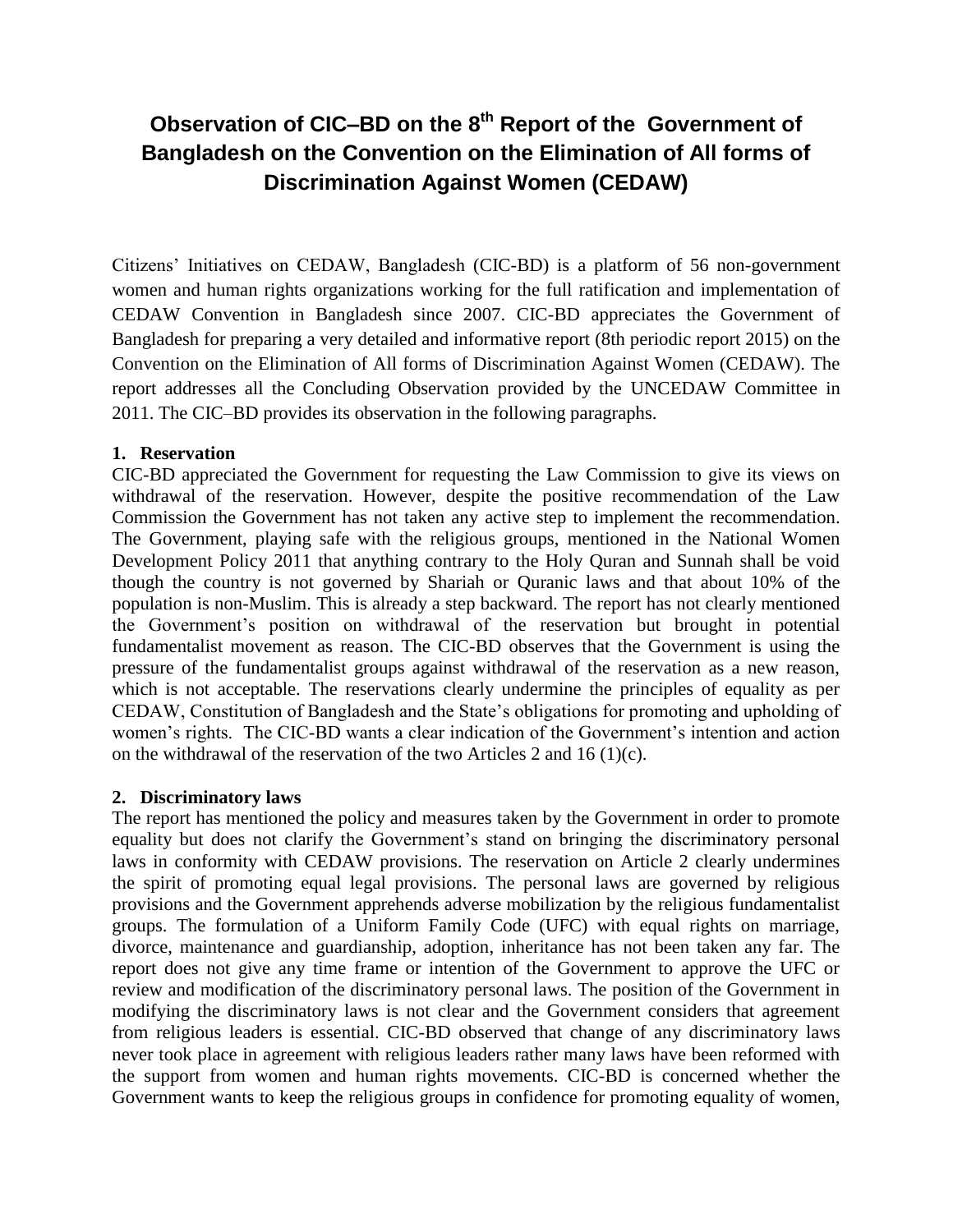which is realistically impossible.CIC-BD thinks that the Government should proceed to uphold women's rights irrespective of race, religion, cast etc. by reviewing and modifyingdiscriminatory personal laws.

#### **3. Stereotypes and harmful practices**

Stereo-types and harmful practices continue and informal justice system exists. The High Court has issued some noteworthy rulings in favor of protection of women. The rulings on Fatwa have been mentioned but the report does not shed light on any punitive measures taken for those who issue punishment and promulgate Fatwa. The report mentions of systems that reinforces the traditional norms and some steps taken, which in no way is enough to address the stereotype and harmful practices such as child marriage At times rather the law enforcers also help perpetuate stereotypes. The report mentions that the society is not ready for changes but the reality is different. Women are the main contributor in all spheres of national development which is evident from their increased mobility and visibility. The Government should recognize the contribution of women and take necessary measures to eliminate the harmful practices in the society, institutions and the family. The CIC-BD considers that the report should have more clear indication on the Government's actions related to elimination of stereotypes and harmful practices including the current status and contention of the 2014 draft of Child Marriage Restraint Act.

The government provided different incentives to increase primary and secondary enrollment of female students so that they do not dropout for marriage. Also, a lot of public awareness engaging religious and local leaders on stop dowry and child marriage had been carried out. The Child Marriage Restraint Act (1929) has been drafted and passed through the cabinet. The draft proposed to increase in the penalty of the perpetrators and also extended the category of perpetrators. However, the civil society is apprehensive about cabinet's suggestion to keep a special clause/sub-section with the option of marriage age to be 16 years for girls under circumstances - if it is their parents' wish, for example, or if a girl elopes with a man and refuses to return or becomes pregnant before marriage.

#### **4. Violence Against Women**

The report sufficiently discusses the issue and extent of violence against women with statistics. The first ever survey by Bangladesh Bureau of Statistics (BBS) is a note worthy step of the Government. CIC-BD is concerned that despite enactment of new laws, the incidents and types of violence is increasing and enforcement of laws is weak. Simplification of the complicated, costly and lengthy legal process to reduce barriers for women in accessing justice has not taken place. A gender-responsive ADR system can be effective in reducing the barriers to accessing justice for VAW. Marital rape is a crime in almost all countries in the region. However, Bangladesh has no legal provision to address the issue. Marital rape is not included in the definition of domestic violence either and the  $8<sup>th</sup>$  periodic report has not mentioned of any step by the Government to address it. Implementation of the Domestic Violence Prevention and Protection Act, 2010 is virtually absent and awareness of this Act only exists in areas where there are NGO programmes. A commonly accepted definition of VAW is not applied in all the laws to protect women against violence. No specific indicator to monitor/measure the prevalence of VAW is included in the Result and Resource Framework (RRF) of the  $7<sup>th</sup>$  Five Year Plan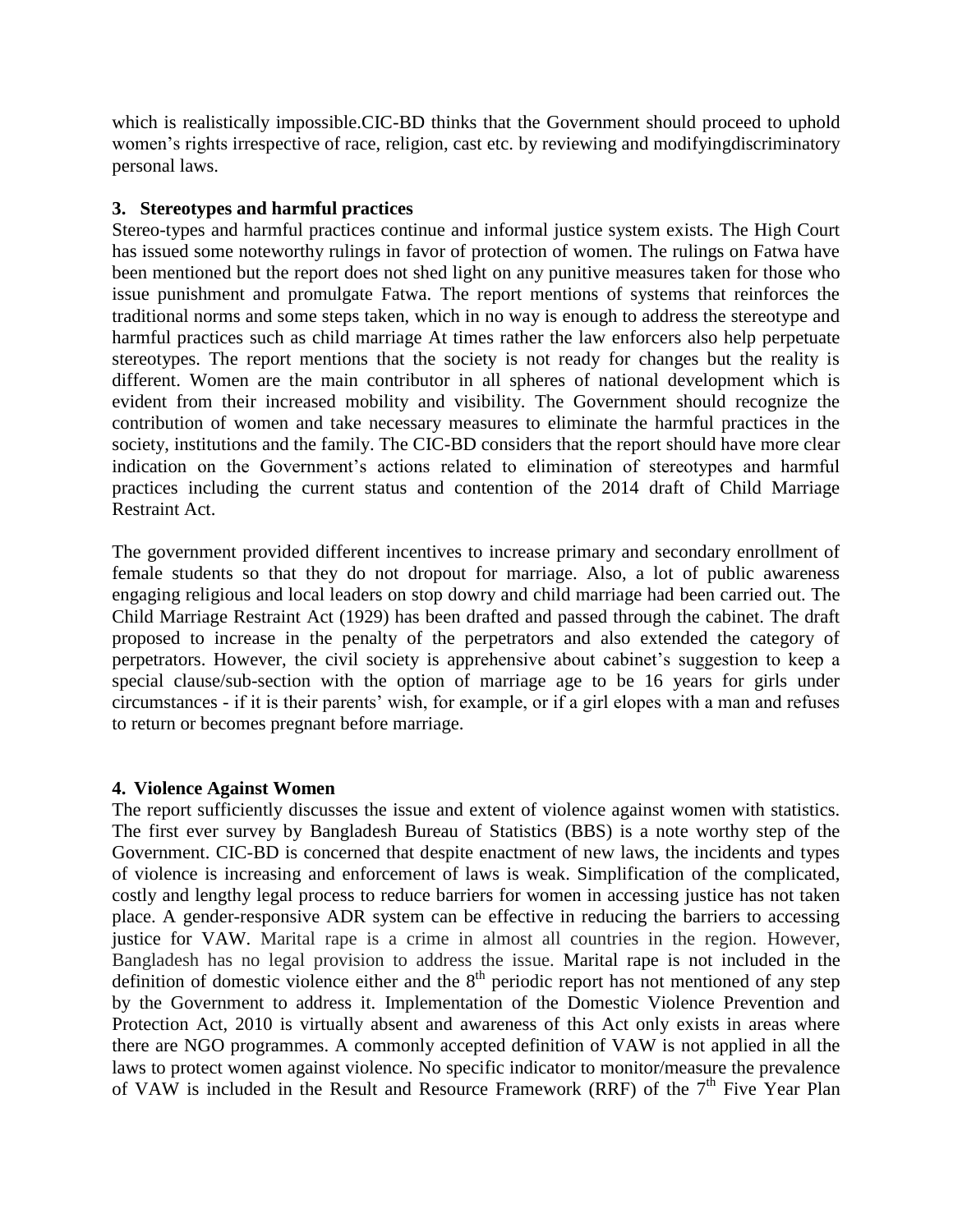despite a persistent advocacy. Updating of the Women and Children Repression Prevention Act 2000 (Amended in 2003) and the relevant section of Criminal Procedure Codes, 1898 is yet to take place.

In the recent months, increased number of incidents of rape and violence against women and children in public places has been reported in the media. The High Court's directives on enactment of laws against sexual harassment in public places and educational institutions has not been acted upon.CIC-BD observed that the High Court verdict on enactment of a law on prevention of sexual harrasment in public places has not been addressed by the Government.CIC-BD also observes that to prohibit extra judicial punishment in the name of fatwa, new laws should be enacted. Discriminatory provisions affecting access to justice e.g. character evidence, two finger test etc. must be repealed or amended from the existing laws. The National Action Plan to prevent violence against women and girls (2013-2025) was developed from the response perspective using welfare approaches with less attention to prevention. Therefore, the plan needs to put more emphasis on the prevention side of VAW and substantial resource allocation is crucial to implement the Plan.

#### **5. Trafficking and sexual exploitation**

An absence of Rules of Procedures for the implementation of the Prevention and Suppression of Human Trafficking Act*,* 2012 (PSHT Act) and a specific tribunal hampers justice process. The implementation of the PSHT Act 2012 is slow due to not setting up of a separate tribunal, which is taking too long. Therefore, the disposal of cases is very slow and the acquittal of the perpetrators calls for more critically looking into the reasons. The comment of the Ministry of Law, Justice and Parliamentary Affairs to divide the draft Rules (prepared in collaboration with the civil society) in three separate rules was given more than a year ago. The approval of the rules is taking too long and there is no mention of the current status. Bilateral agreement within the SAARC region to expand the area of the SAARC Convention has not been reached.

There is lack of resources to provide thorough investigations, bring witness from their native place to testify, and again provide secure shelter for victims and their dependents in order to successfully prosecute and ensure victim and witness protection. Despite the Government's commitment for the special care of trafficking victims, the conditions and prevailing situation is still a matter of concern. Ensuring voluntary repatriation of trafficking victims is a mandate according to the Standard Operating Procedures for the Rescue Repatriation Rehabilitation Integration (RRRI) taskforce but the same remains largely unenforced. The prevention interventions against trafficking is inadequate in Bangladesh by GO and CSO. The implementation of National Plan of Action for Combating Human Trafficking was found very limited scale with huge coordination gaps between GO and NGO to meet anti-trafficking international standards and practices.

#### **6. Participation in political and public life**

The provision of reserved seats in the Parliament and local government institutions (LGI) has increased the number of women in Parliament and LGIs. The number of women in regular seats has not increased as expected. The report does not shed any light on the possibility of modification of the Constitutional provisions on the election process in the reserved seats for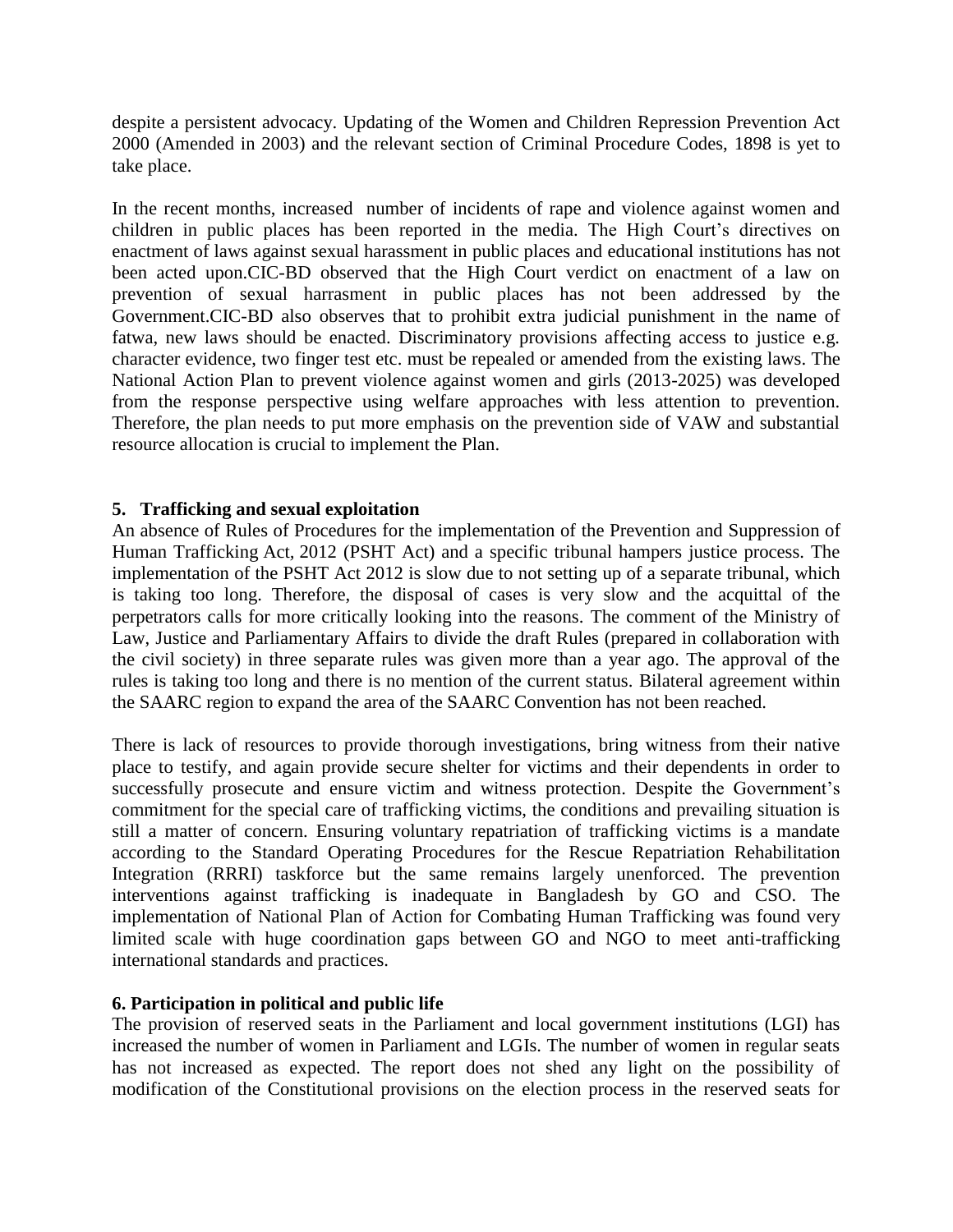women. Though the ruling party manifesto commits to ensure direct election of women to 1/3 reserved seats (100) in Parliament and the Perspective Plan declares that women will be elected directly but the report is silent on any action taken in this regard. The Representation of People's Order (RPO) also includes provision of increasing women nominees and leadership in political parties to 33%. However, there have not been any steps taken on this by the Election Commission, Government and the political parties. The CIC-BD wants the Government taking measures to implement the RPO and the commitments by ensuring constitutional amendment for 100 reserved seats through direct election for women.

On the other hand, number of women candidates in the recent local government elections is frustrating due to political unrest, electoral violence, absence or weak participation of opposition parties, unwillingness of political parties to nominate female candidates etc. Since 2015, a provision has been introduced allowing candidates to run for local govt. elections with their political party identities. This negatively affects women's scope to participate in the elections, because most of the local govt. women representatives are social activists without any political party affiliation. CIC-BD wants that the GOB should take effective and immediate measures so that the representation of women in local government is enhanced in the coming elections. Roles, responsibilities and authority of the elected women representatives' of the local government should be made more explicit and familiar to them.

CIC-BD wants that the government should take initiatives to fulfill the quota of appointment and increase participation of women in all levels of the administrative structure, as diplomats and ambassadors in the foreign missions, Election Commission, Anti-corruption Commission, Planning Commission, Land Distribution Committee and so on. CIC-BD also demands that the women should be elected one-third or 33% of all the constitutional bodies.

## **7. Nationality**

The revised Citizenship Act makes no reference to a woman's right to transmit her citizenship to her spouse. The discriminatory provision in Citizenship of a foreign spouse needs to be modified. The report mentions that the Government is considering this but the civil society is not clear about the position of the government.

## **8. Education**

- The efforts of the Government in promoting girls' education are noteworthy. However still some children remain out of school system particularly from remote areas, tribes and geographically vulnerable locations. Similarly access to education of the children with different types of disabilities is limited. A clear strategy is missing to cover all such children. Achieving the target of 100% adult literacy is a remote possibility.
- The report mentions of the High Court Ruling on enactment of laws for prevention and protection from sexual harassments in the educational institutions including setting up complaint mechanisms and committees thereof. The report did not mention about the status of enactment of the law. Monitoring of the functioning of the sexual harassment prevention procedures in the education institutions has not started or ineffective.
- Revision of curricula and all text books of primary and secondary level education to identify and eliminate stereotypes is slow and there is no definite time frame given to complete the task.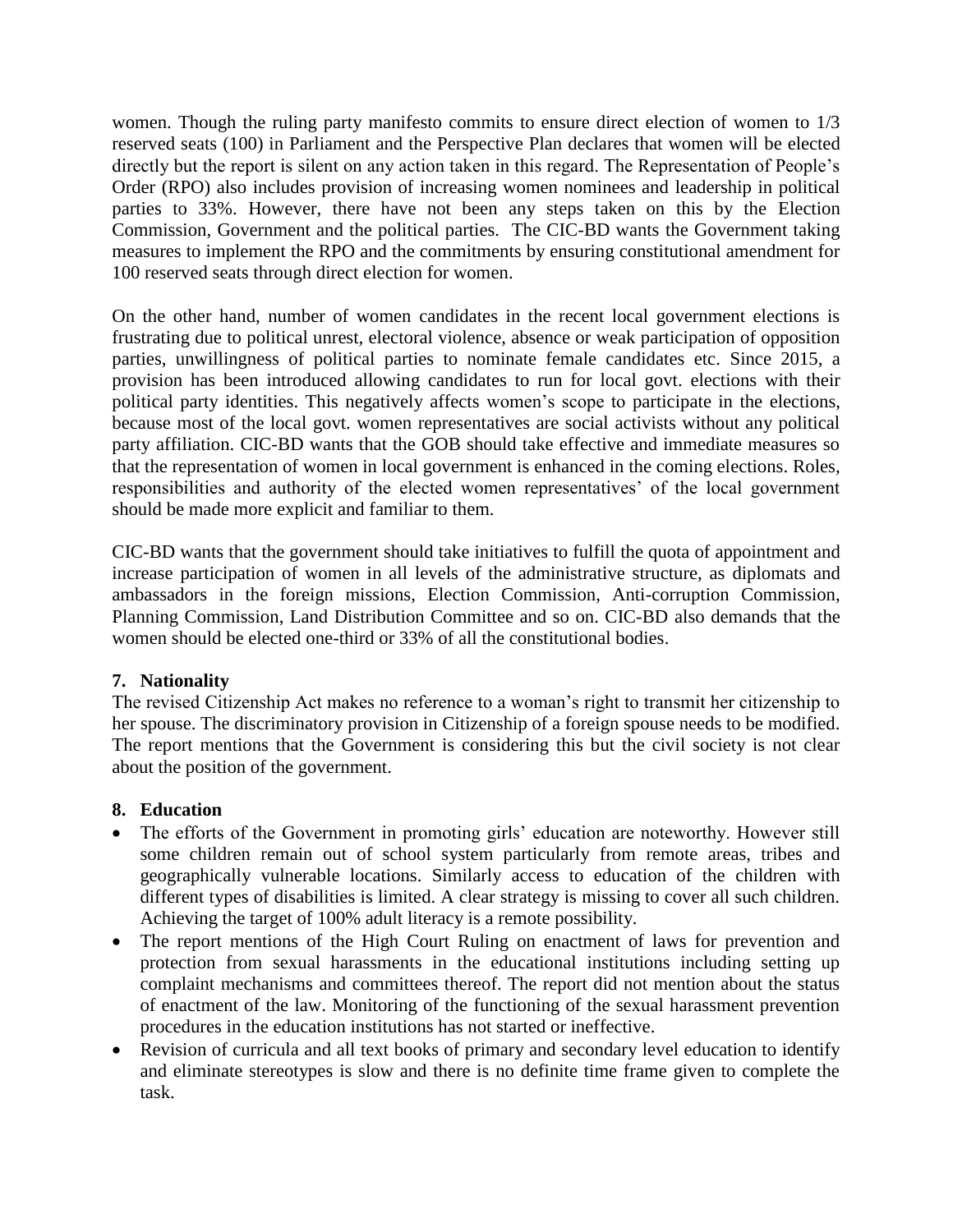There is no initiative or timeline set by the government to revise madrassa education curriculumand mainstream them into general education system.

#### **9. Employment**

The report provides detailed information on the employment status and identifies the constraints and issues related to women's low wage as well as their work as unpaid family labour and in informal sector. The report mentions of the provisions of Labour Law but does not give information on how the enforcement of this law is monitored and there is no mechanism to ensure that the private sector implements them. Despite legal provisions, poor working condition exists and the law has not yet been enacted to address violence at the workplace. Safety and security is one of the compliance issues for the garment factories. This safety and security is from the fire or other structural accident and it does not include safety from sexual harassment of women workers. There were no clear steps to reduce women's unpaid family labour particularly while men are migrating for non-farm work or as migrant labourers. As the education curriculum is not market or job-oriented, their suitability for employment is low. Women's employment in public service is still very low below 11.0% despite quota provisions at different levels. Particularly the proportion of women in lower levels is not even near the minimum quota provisions of 15% though these positions often do not require special or higher education. This shows clear lack of monitoring of implementation of quota provisions.

#### **10. Health**

·

The report has elaborated with data that the health sector outcomes are positive. However, it also admits the limitations and the concerns over inadequate nutrition, child pregnancy, and prevailing lack of use of maternal and antenatal care, skilled birth attendant, and institutional deliveries. Steps to establish reproductive health rights, healthcare for persons with disabilities, mental health care, geriatric healthcare and reduce inequalities in access and utilization of tertiary health care and the gap in reproductive health services are inadequate. Particularly the use of existing service facilities hindered by mal-practices should be taken care of.

Progresses on imparting sex education to adolescent in our country curriculum are absent. Government hesitates to recognize the role of sexuality beyond its function in reproduction. There is a need for realization on that; adolescent and young people need to be well equipped with information, education and service about the sexuality and the access to sexual and reproductive health service is an important aspect to ensure that they live healthy and productive lives.

#### **11. Economic empowerment of women**

The report highlights the actions taken on entrepreneurship development, creation of selfemployment facilities and access to finance, women's lower access to resources. However, the report does not mention of remedial measures on unequal inheritance and ownership of land as key factors for women's economic empowerment.CIC-BD observes that women being a main contributor in the economy and earners of the family, often their contribution remain unrecognized and they don't have control over the wealth they create. CIC-BD considers that the Government should have a strong legal measure to ensure their access and control over their own earning and wealth. Government should also take measure to bring change to the existing laws to eliminate discriminations regarding inheritance and property rights.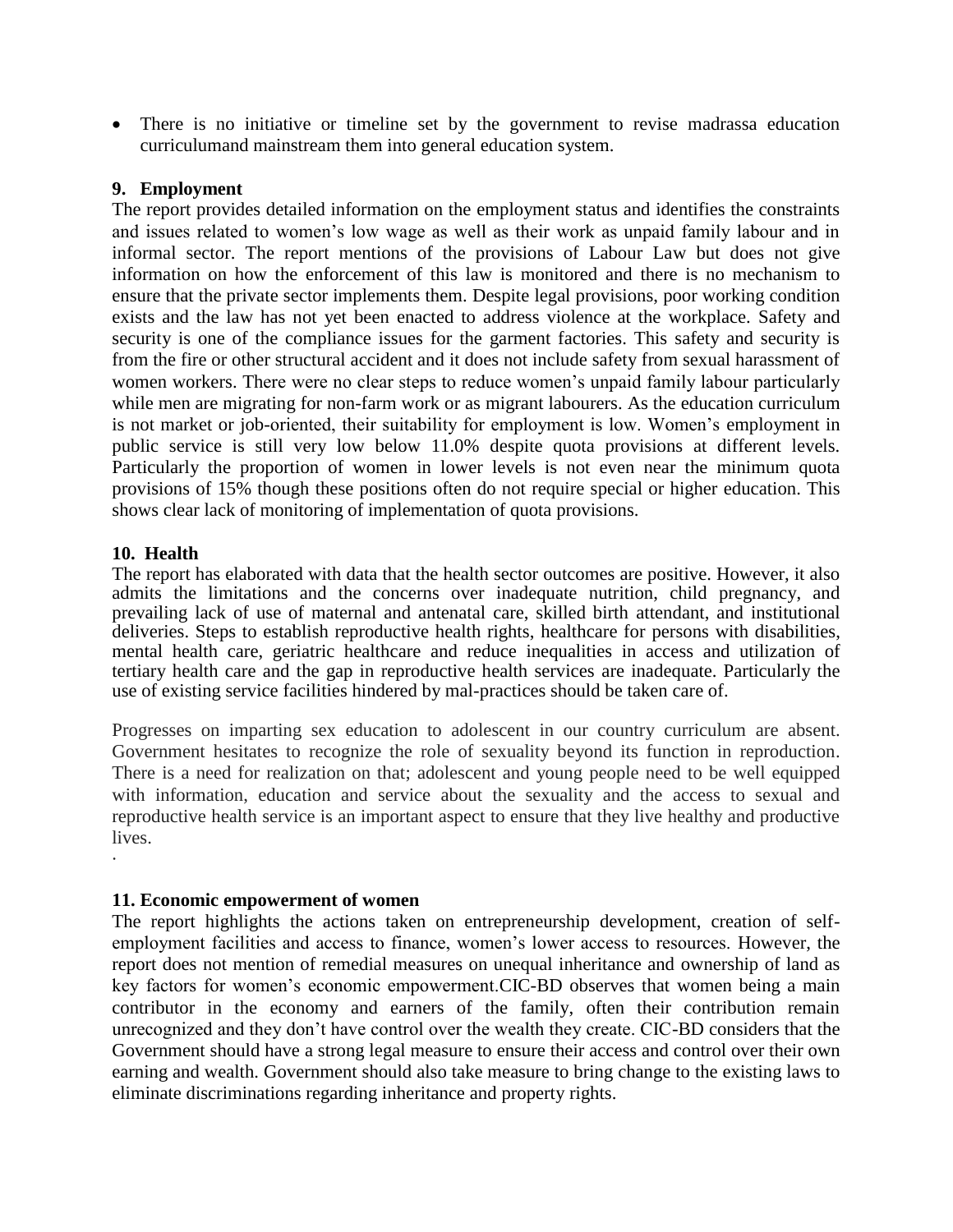#### **12. Rural women**

The report elaborates the different programs including the safety net programs undertaken to support rural women and children and the expansion of coverage over time. However, the efforts are limited and do not often reach the most disadvantaged in the remote areas. The distribution of safety net support is not always transparent and beyond question. The report does not mention anything about such issues addressing them. The Government declares that spending on Social Protection as a share of GDP will be increased to 2.2%. An assessment of the existing budget shows that 30% of the total social protection fund is allocated for the pension of Government servants, who actually form a very small proportion of the total population.

#### **13. Disadvantaged groups of women**

The report mentions of steps taken to support different disadvantaged groups of women, and also admits the limitation of resources. The social stigma attached to disability, HIV/AIDS and transgender has been admitted. Despite ratification of related Conventions, the sensitivity and responsiveness towards protecting the rights of these people is lacking. Indication of taking sufficient steps in addressing the needs of different disadvantaged groups of people is missing. Persons with Disabilities Rights and Protection Act 2013did not separately address issues faced by women with disabilities.There is no disaggregated data on the number and the condition of women with disabilities or on violence against them. Government should take steps regarding these.

#### **14. Marriage and family relation**

Government report briefly mentions problems associated with delays in trials in Family Courts and need for more Family Courts to be established especially in CHT areas. However, as mentioned earlier, the report is unduly silent about Uniform Family Code (UFC). It acknowledged that the UFC is a demand from the civil society groups but terms it as something 'difficult'. No timeline is proposed for this to happen or any tacit intention to carry it forward. The draft of Child Marriage Restraint Act 2014 is yet to be approved. By now there has been a debate on the Government's position regarding change of minimum age at marriage of girls from 18 to 16 under special circumstances. The women's movement is vocal against the position of the Government and the change is unacceptable as it legalizes child marriage. CIC-BD wants the law to be modified and enacted without any such condition.

#### **15. Migrant Women**

While the GOB report highlights the initiatives taken in partnership with other international organizations, it remains silent on some of the direct comments of the committee especially on availability of information and data on migrant women. The data on women going abroad as laborer is maintained but not maintained for the entire migration cycle. Women's contribution to the national remittance pie is not assessed. Promotion and protection of rights of migrant workers following the implementation of General Recommendation (GR) 26 still remains superficial. Quality of pre-departure training, exploration of new job market with new skills, high migration cost and no support for return and reintegration all remain the heavy challenges for safe migration of women workers. Even the government to government (G2G) initiatives that were introduced failed to reduce violence against women workers.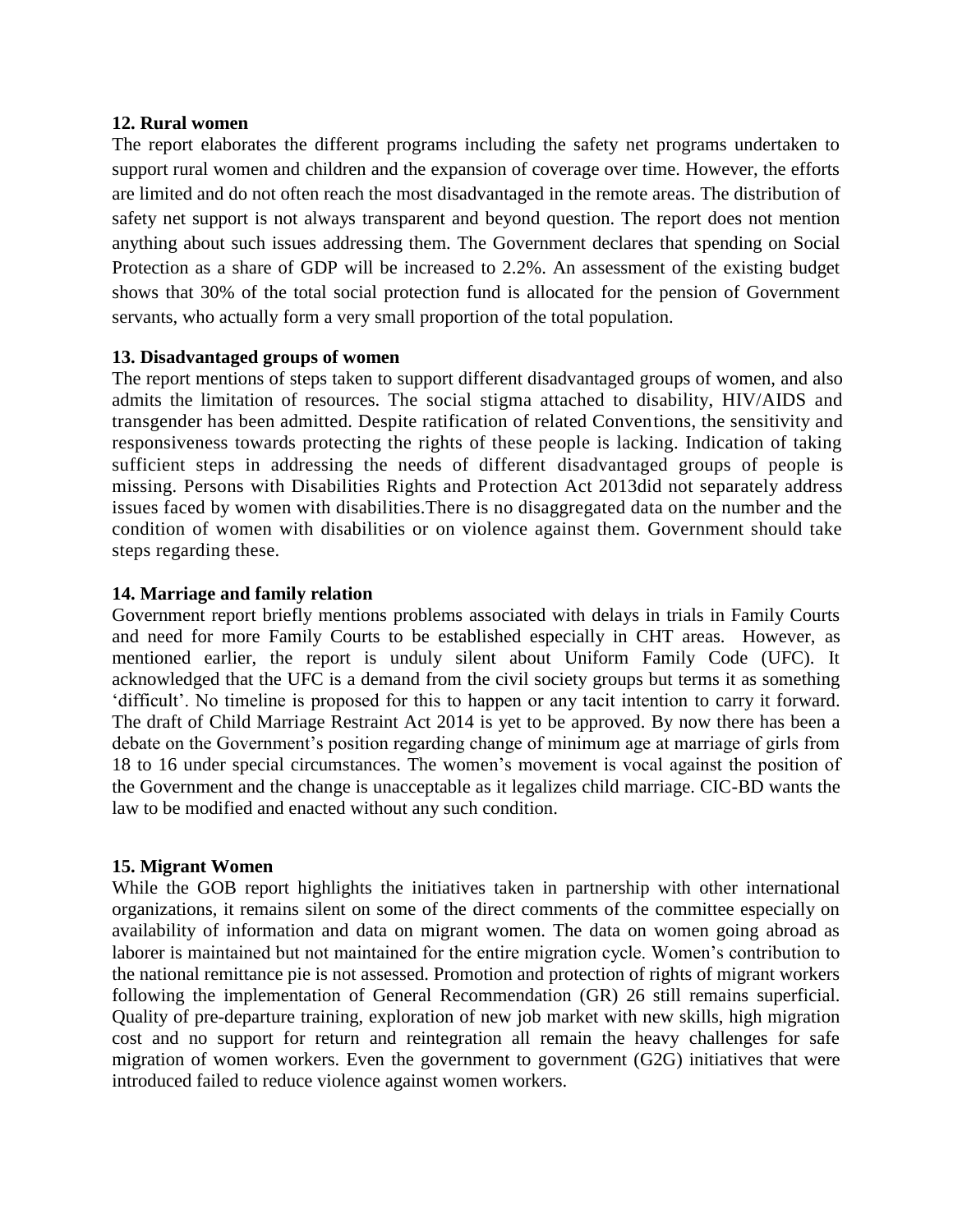#### **16. Millennium Development Goals**

The report incorporates successes regarding the implementation of the MDGs and also admits that some of the goals will not be achieved. The problem of availability of sex-disaggregated data and limitation of assessment of progress has been mentioned but the report is silent on steps taken to gather and use sex-disaggregated data for all reporting.

#### **17. Dissemination**

While the report mentions of sharing events happening within the government and outside of it, the civil society expresses dissatisfaction at the very limited scale of sharing sessions held. Particularly sharing of the concluding observations within the government ministries and agencies did not take place. CIC-BD observed that the Government does not have any inclusive strategy for implementation of CEDAW Committee's recommendations involving the relevant ministries and stakeholders. Therefore, the responsibilities of each ministries and agencies towards the implementation of CEDAW remain unclear to them. The CIC-BD strongly feels that there should be round the year and regular disseminations for sharing the challenges as well as collection of information on the steps taken and progress made through establishing a strong working team engaging with government ministries and civil society, led by Ministry of Women and Children Affairs (MOWCA).

#### **Conclusion**

CIC-BD is of the view that to achieve the policy and position of the Government of Bangladesh on equal participation and rights of women there is no other alternative to implementation of the provisions of CEDAW withdrawing all reservations. The Government has identified the challenges in each area, which shows the positive intention of the Government, but it is essential to identify and take necessary actions considering women's potentials to face the challenges. CIC-BD has a few points of concerns, as has been raised here and these have also been shared with the Government.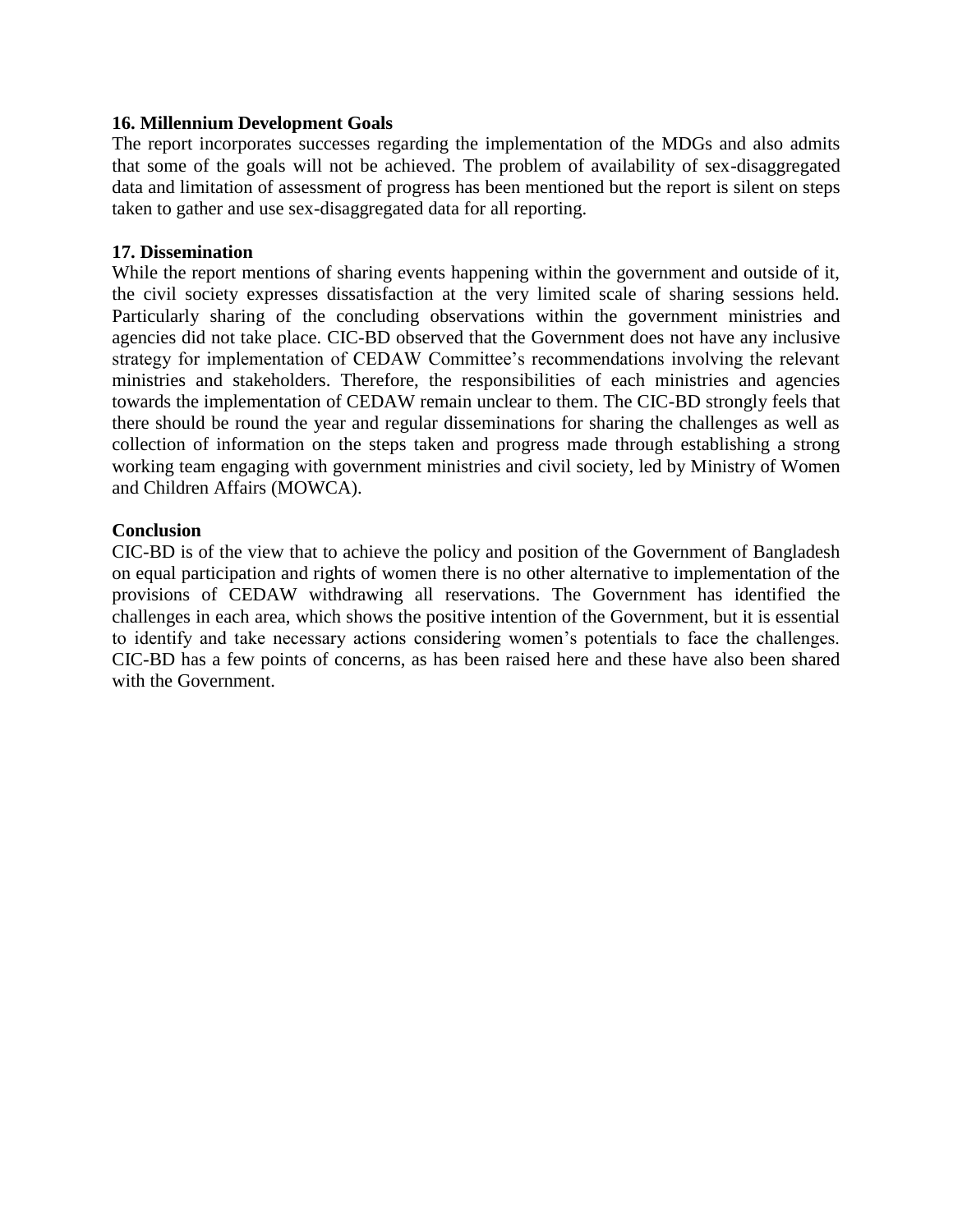# **Points of Concern**

- 1. The Government is taking a back step on withdrawal of reservation and in fulfilling its commitments and using the pressure of the fundamentalist groups against withdrawal of the reservation as a new reason. This is not acceptable The CIC-BD wants a clear indication of the Government's intention and action on the withdrawal of the reservation of the two CEDAW articles: 2 and 16.1(c).
- 2. The Government's position on modifying the discriminatory laws in confidence with the religious leaders has no rationale. Change of any discriminatory laws never took place in agreement with religious leaders rather many laws have been modified with the support from women and human rights movements. Therefore, the Government should proceed to amend the existing discriminatory laws.
- 3. The Government should recognize the women's increasing contribution in all spheres of national development, and take joint initiatives of GO-CBOs and media to eliminate existing harmful practices and negative and stereotyped attitude and behavior towards women in the society, institutions and the family.
- 4. The High Court verdict on enactment of Laws against sexual harrassent in public place has not been addressed by the Government and a culture of impunity has been spread in terms of enforcement of existing laws. Relevant ministry should play an active role to implement national action plans to eliminate violence against women, trafficking and sexual exploitation.
- 5. Election Commission, Government and the political parties should take immediate measures to implement the provisions of RPO e.g. 33% representation of women in all tires of the political parties and the commitments for 100 reserved seats for women through direct election.
- 6. Considering that women are main contributors in the economy and earners of the family, the Government should establish strong legal measures to ensure women's control over their own earnings and wealth, as well as their right to inheritance.
- 7. The Child Marriage Restraint Act, 2014 should be approved and enacted without any change of minimum age at marriage of girls under any special circumstances from 18.
- 8. There should be round the year and regular disseminations for sharing the challenges as well as collection of information on the steps taken and progress made through establishing a strong working team engaging the government ministries and civil society, led by MOWCA.
- 9. The Government should take measures to raise awareness and develop capacity for government officials of all level to implement the recommendation of the UNCEDAW committee and the commitments of the Government of Bangladesh.
- 10. The Government should take necessary steps to develop and implement special plans to improve status of women with disability, elderly, indigenous, rural, minority and disadvantaged groups. In addition, GOB should take measures to ensure rights of women with disability under the Persons with Disabilities Rights and Protection Act 2013.
- 11. Women and Children Repression Prevention Act 2000 (Amended in 2003) should address women with disabilities for getting proper justice and Rules of Business of Ministry of Women and Children should be reformed to include the development and empowerment issues of women with disabilities**.**
- 12. The Government has to ensure rights and safety of migrant women workers.